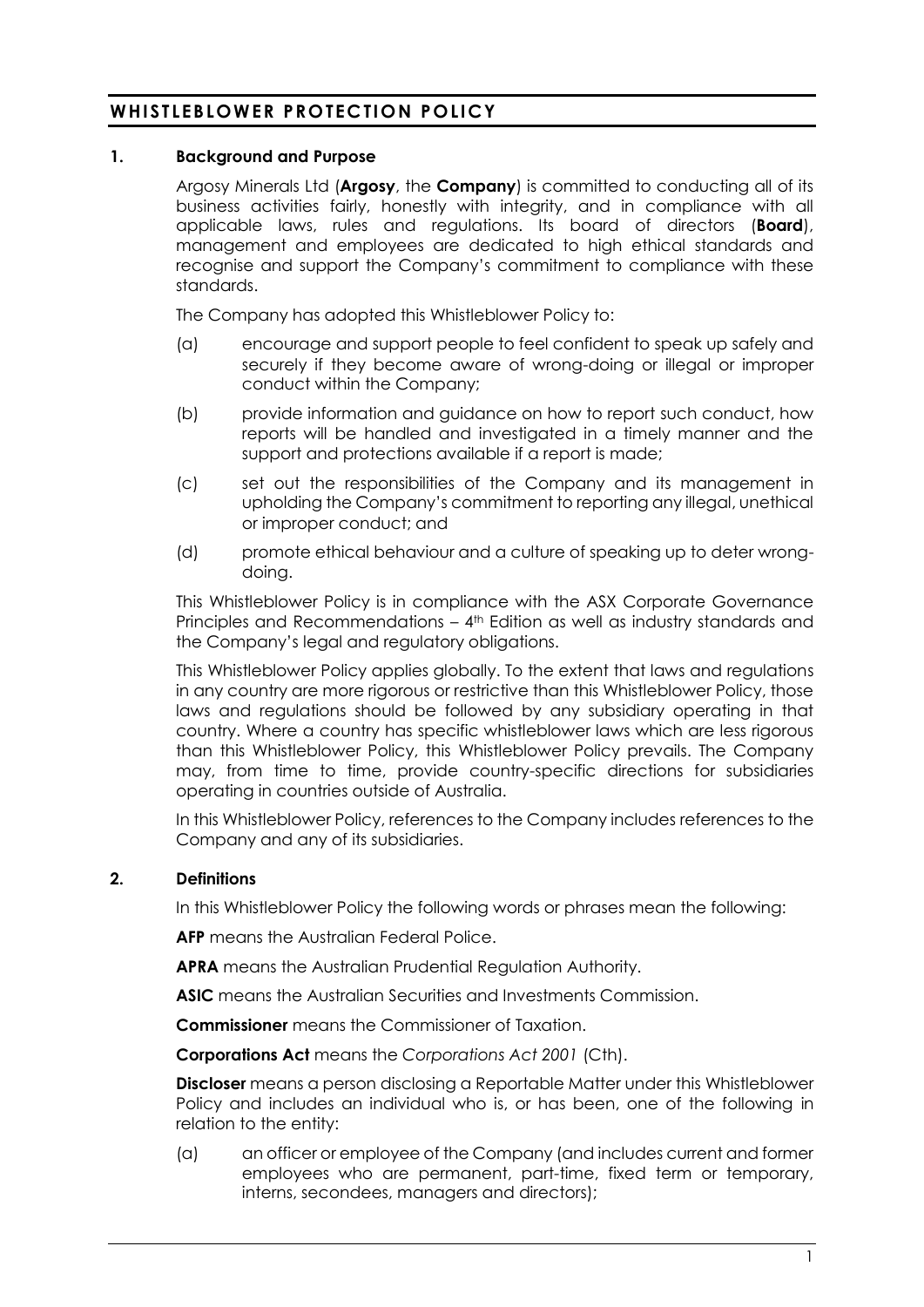- (b) a supplier of services or goods to the entity (whether paid or unpaid), including their employees (and includes current and former contractors, consultants, service providers and business partners);
- (c) an associate of the Company,

or a relative or dependant of one of the above (or of their spouse).

**Personnel** means all persons (whether authorised or unauthorised) acting on behalf of the Company at all levels, including officers, directors, temporary staff, contractors, consultants and employees of the Company, as the context requires.

**Recipient** has the meaning set out in clause [6.2\(a\).](#page-3-0)

**Reportable Matter** has the meaning set out in clause [6.1.](#page-2-0)

**Taxation Act** means the *Taxation Administration Act 1953* (Cth).

## **3. Who the whistleblower policy applies to**

- (a) The Company requires all Personnel to comply with this Whistleblower Policy and any applicable whistleblower laws and regulations, including the provisions under the Corporations Act and Taxation Act.
- (b) The Whistleblower Policy applies to all Disclosers of Reportable Matters. However, additional disclosures may be protected under other leaislation.

# **4. Responsibility for compliance and training**

- (a) The Company's Board is responsible for the overall administration of this Whistleblower Policy. The Board will monitor the implementation of this Whistleblower Policy and will review on an ongoing basis its suitability and effectiveness. Internal control systems and procedures will be audited regularly to ensure that they are effective in minimising the risk of noncompliance with this Whistleblower Policy.
- (b) The Board may appoint a Whistleblower Protection Officer who will be responsible for:
	- (i) protecting Disclosers and applying this Whistleblower Policy;
	- (ii) monitoring the effectiveness of relevant policies and reporting to the Board accordingly; and
	- (iii) ensuring compliance with whistleblower training and programs.
- (c) The Board may appoint a Whistleblower Investigating Officer who will be responsible for:
	- (i) investigating reports made under this Whistleblower Policy and any business unit whistleblower policy; and
	- (ii) reporting to the Board.
- (d) In addition to the Board and the Whistleblower Protection Officer, each of the Company's subsidiaries outside Australia may have designated executives responsible for monitoring and applying this Whistleblower Policy.
- (e) A copy of this Whistleblower Policy will be made available on the Company's website and intranet and in such other ways as will ensure the Whistleblower Policy is available to those wishing to use it.
- (f) All Personnel are required to understand and comply with this Whistleblower Policy and to follow the reporting requirements set out in this Whistleblower Policy. To this end, regular and appropriate training on how to comply with this Whistleblower Policy will be provided to all Personnel (including recipients and potential investigators and those with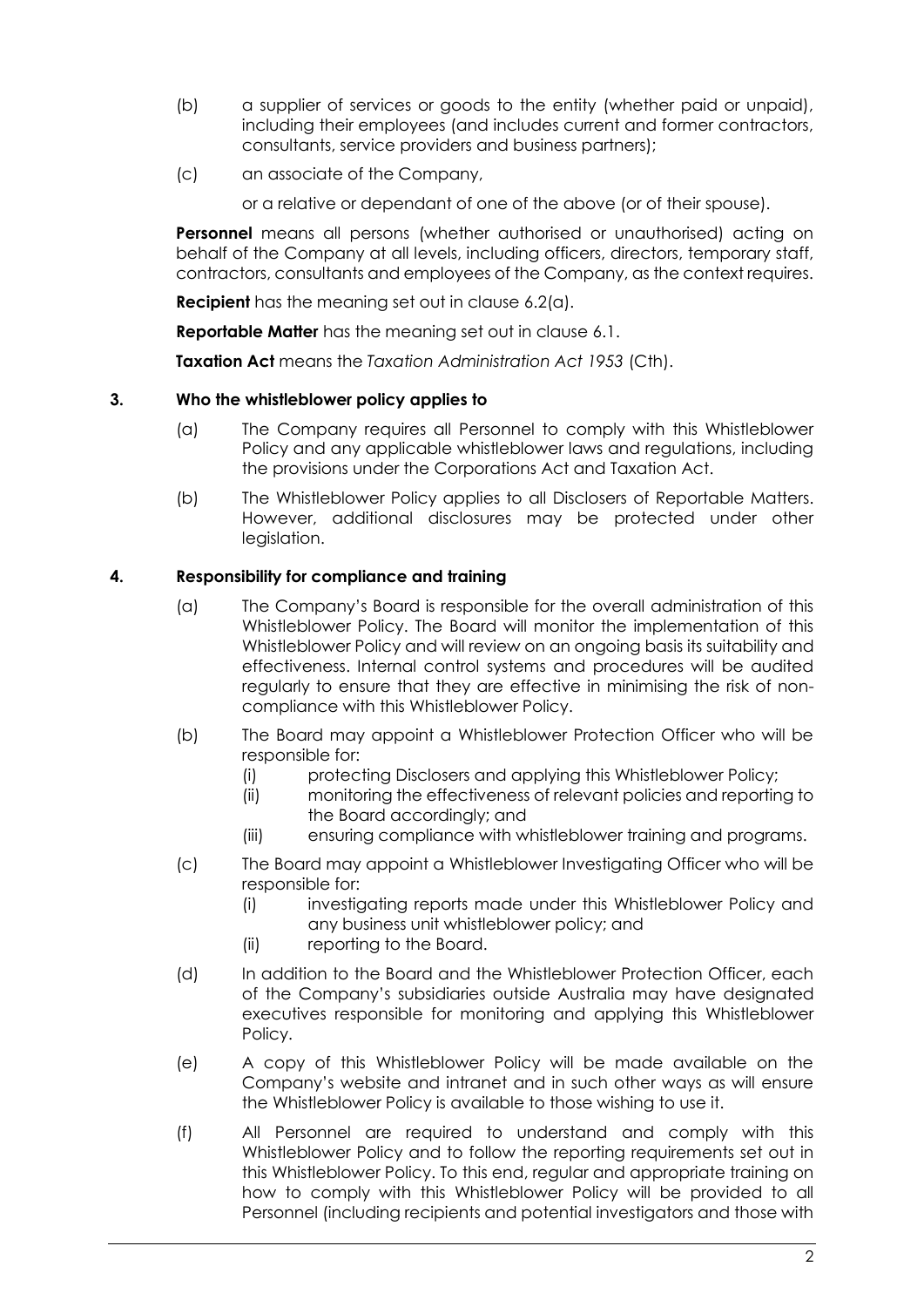specific responsibility under this Whistleblower Policy) to ensure everyone is aware of their rights and obligations under this Whistleblower Policy and under applicable whistleblower laws. However, it is the responsibility of all Personnel to ensure that they read, understand and comply with this Whistleblower Policy.

# **5. Consequences of breaching this Whistleblower Policy**

- (a) A breach of this Whistleblower Policy may expose Personnel and the Company to damage, including but not limited to criminal and/or civil penalties, substantial fines, loss of business and reputational damage.
- (b) A breach of this Whistleblower Policy by Personnel will be regarded as a serious misconduct, leading to disciplinary action which may include termination of employment.

## **6. Whistleblower Policy**

## <span id="page-2-0"></span>**6.1 Reportable Matters**

Personnel are encouraged to speak up and report Reportable Matters under this Whistleblower Policy to a Recipient listed in clause [6.2\(a\).](#page-3-0)

| <b>What are Reportable Matters?</b>                                                                                                                                                                                                                                                                                                                                                          |                                                                                                                                                                                                                                                             |                                                                                                                                                                                                                                                              |
|----------------------------------------------------------------------------------------------------------------------------------------------------------------------------------------------------------------------------------------------------------------------------------------------------------------------------------------------------------------------------------------------|-------------------------------------------------------------------------------------------------------------------------------------------------------------------------------------------------------------------------------------------------------------|--------------------------------------------------------------------------------------------------------------------------------------------------------------------------------------------------------------------------------------------------------------|
| <b>Matters</b><br>Reportable<br>involve<br>any<br>actual or suspected misconduct or<br>an improper state of affairs in relation<br>to the Company or a related body<br>corporate or an officer or employee<br>of the Company.<br>You must have reasonable grounds<br>for reporting such conduct but you<br>should speak up even if you are<br>unsure if something is a Reportable<br>Matter. | Reportable Matters may or may not<br>include a breach of law or information<br>that indicates a danger to the public or<br>to the financial system.<br><b>Examples</b><br>of<br>Reportable<br>Matters<br>include, but are not limited to, conduct<br>which: |                                                                                                                                                                                                                                                              |
|                                                                                                                                                                                                                                                                                                                                                                                              | (a)                                                                                                                                                                                                                                                         | is dishonest, fraudulent, corrupt<br>or involves bribery or any other<br>activity<br>breach<br>the<br>in<br>of<br>Company's Anti-Bribery<br>and<br>Anti-Corruption Policy;                                                                                   |
|                                                                                                                                                                                                                                                                                                                                                                                              | (b)                                                                                                                                                                                                                                                         | is illegal (such as theft, dealing in<br>or use of illicit drugs, violence or<br>threatened<br>violence<br>and<br>criminal damage to property) or<br>involves criminal conduct<br><b>or</b><br>of law<br>breaches<br>other<br>or<br>regulatory requirements; |
|                                                                                                                                                                                                                                                                                                                                                                                              | (c)<br>the                                                                                                                                                                                                                                                  | is unethical or breaches any of<br>Company's<br>policies,<br>charters or Code of Conduct;                                                                                                                                                                    |
|                                                                                                                                                                                                                                                                                                                                                                                              | (d)<br>İS.                                                                                                                                                                                                                                                  | potentially<br>harmful<br><b>or</b><br>damaging to the Company, an<br>employee or person, such as<br>unsafe<br>work<br>practices,<br>environmental<br>damage<br><b>or</b><br>substantial wasting of Company<br>resources;                                    |
|                                                                                                                                                                                                                                                                                                                                                                                              | (e)                                                                                                                                                                                                                                                         | financial<br>may cause<br>loss<br><b>or</b><br>damage in any way<br>to<br>the<br>Company's reputation<br>be<br><b>or</b>                                                                                                                                     |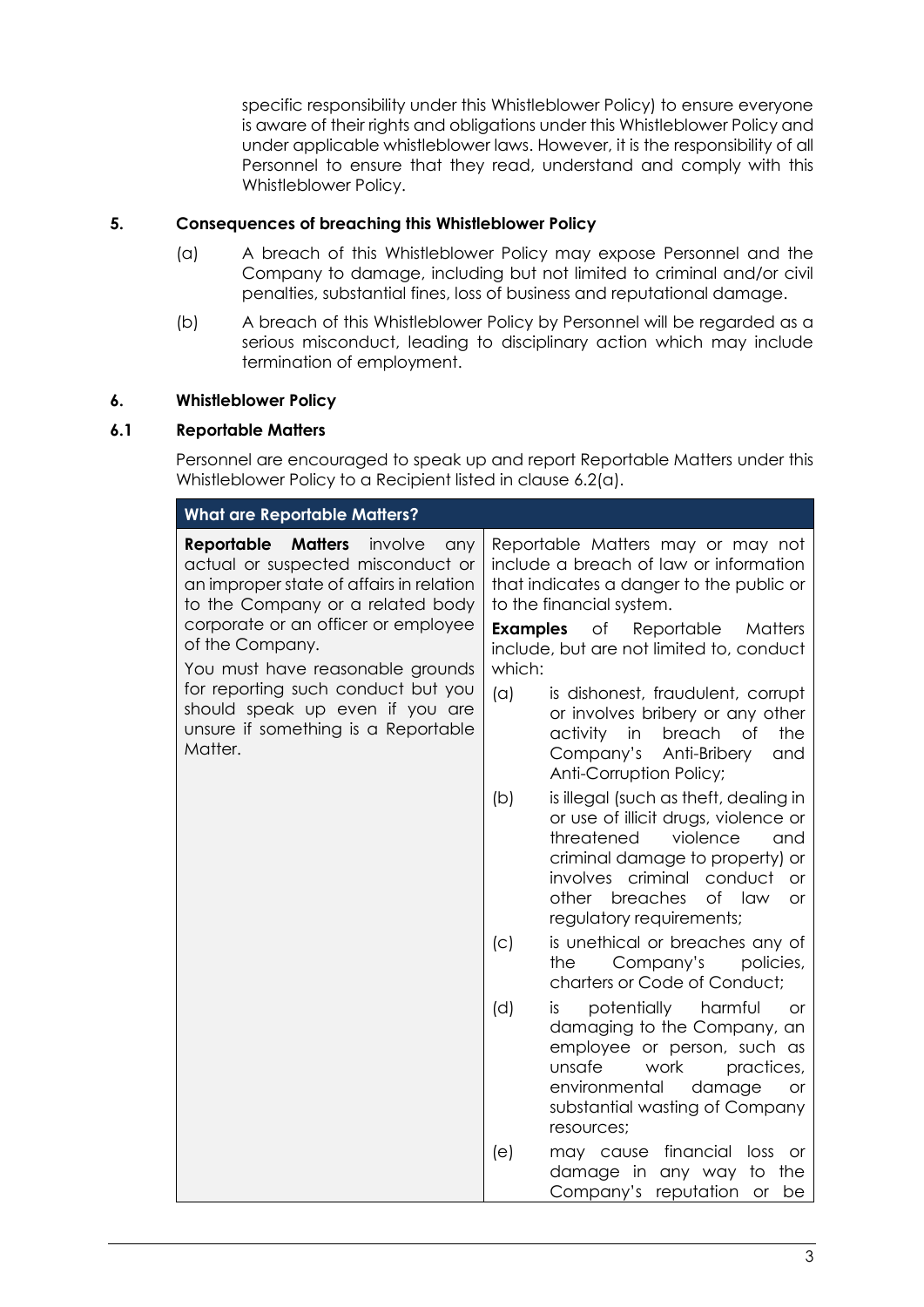|                                                                                                                                                                                                                                                                                                                                                                                                                                                                                                                                                                                                                                                                                                                                                                                                                                       | otherwise detrimental<br>to<br>the<br>Company's interest;<br>(f)<br>involves actual or threatened<br>discrimination,<br>harassment,<br>victimisation or bullying, or any<br>other type of detrimental action<br>disclosures<br>(other than<br>that<br>solely relate to personal work-<br>related grievances as defined in<br>the Corporations Act); or<br>amounts<br>$\overline{1}$<br>abuse<br>of<br>an                                                                                                                                                                            |  |
|---------------------------------------------------------------------------------------------------------------------------------------------------------------------------------------------------------------------------------------------------------------------------------------------------------------------------------------------------------------------------------------------------------------------------------------------------------------------------------------------------------------------------------------------------------------------------------------------------------------------------------------------------------------------------------------------------------------------------------------------------------------------------------------------------------------------------------------|-------------------------------------------------------------------------------------------------------------------------------------------------------------------------------------------------------------------------------------------------------------------------------------------------------------------------------------------------------------------------------------------------------------------------------------------------------------------------------------------------------------------------------------------------------------------------------------|--|
|                                                                                                                                                                                                                                                                                                                                                                                                                                                                                                                                                                                                                                                                                                                                                                                                                                       | (g)<br>authority.                                                                                                                                                                                                                                                                                                                                                                                                                                                                                                                                                                   |  |
| Reportable Matters do not generally<br>work-related<br>include<br>personal                                                                                                                                                                                                                                                                                                                                                                                                                                                                                                                                                                                                                                                                                                                                                            | <b>Examples</b><br>of personal<br>work-related<br>grievances include:                                                                                                                                                                                                                                                                                                                                                                                                                                                                                                               |  |
| grievances.<br>Personal work-related grievances are<br>those that relate to current or former<br>employment and have, or tend to<br>have, implications for the Discloser<br>personally but do not have any other<br>implications<br>significant<br>for<br>the<br>Company (or any other entity) or do<br>not relate to conduct or alleged<br>conduct,<br>about<br>Reportable<br>$\alpha$<br>Matter.<br>Personnel can discuss personal work-<br>the<br>grievances<br>with<br>related<br>Protection<br>Whistleblower<br>Officer.<br>Alternatively, Personnel may wish to<br>seek legal advice about their rights<br>and protections under employment<br>law and ways to resolve personal<br>work-related grievances.<br>However,<br>in<br>some<br>these<br>cases,<br>grievances may qualify for<br>legal<br>protection (See Annexure 1). | (a)<br>conflict<br>interpersonal<br>an<br>the<br><b>Discloser</b><br>and<br>between<br>another employee; and<br>a decision that does not involve<br>(b)<br>a breach of workplace laws;<br>decision<br>the<br>(C)<br>concerning<br>a<br>transfer<br>engagement,<br>or<br>promotion of the Discloser;<br>a decision concerning the terms<br>(d)<br>and conditions of engagement<br>of the Discloser; or<br>decision<br>$\overline{\text{to}}$<br>(e)<br>a<br>suspend<br>or<br>terminate the engagement<br>$\circ f$<br>the Discloser, or otherwise<br>to<br>discipline the Discloser. |  |

# <span id="page-3-1"></span><span id="page-3-0"></span>**6.2 Making a Report**

# (a) **Who to report to?**

The Company encourages reports of Reportable Matters to be made to any of the following recipients (as appropriate in the circumstances) (**Recipients**):

- (i) to the Whistleblower Protection Officer;
- (ii) to the relevant supervisor, senior manager or officer in the Company who makes, or participates in making, decisions that affect the whole, or a substantial part of, the business of the Company, or who has the capacity to affect significantly the Company's financial standing;
- (iii) to the Chairman of the Audit and Risk Committee;
- (iv) any member of the Board; and
- (v) the Company Secretary;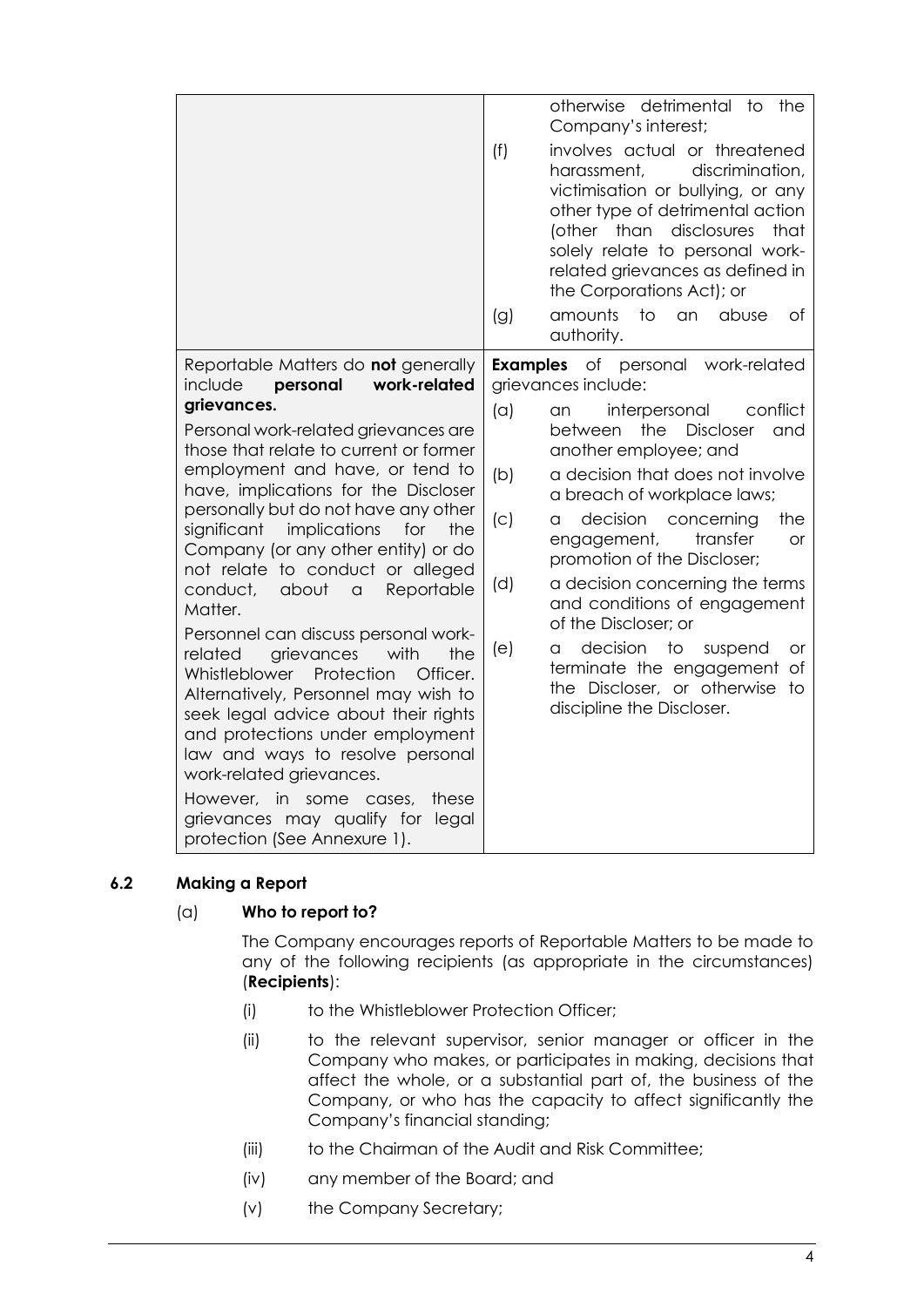The Company recognises that there may be issues of sensitivity whereby a Discloser does not feel comfortable to make a report to an internal recipient. In such cases, the Discloser may feel more comfortable making an anonymous disclosure to an external recipient.

Nothing in this Whistleblower Policy (including anonymous reporting) should be taken in any way as restricting someone from reporting any matter or providing any information to a regulator (such as ASIC, the APRA, Commissioner), the Company's auditor or a member of the audit team, a lawyer (to obtain advice or representation) or any other person in accordance with any relevant law, regulation or other requirement. Information in relation to whistleblowing is available from such regulators and can generally be downloaded on their website.

## (b) **Anonymous reports**

The Company also appreciates that speaking up can be difficult. Reports can also be made anonymously or using a pseudonym and still be protected. A Discloser can refuse to answer questions that could reveal their identity. While reports can be made anonymously, it may affect the ability to investigate the matter properly and to communicate with the Discloser about the report. Anonymous Disclosers should therefore attempt to maintain two-way communication as far as possible.

Anonymous reports can be made by sending an anonymous email using a temporary or disposable email address available from the internet.

## (b) **Information to include in the report**

As much information should be included in the report as possible including details of the Reportable Matter, people involved, dates, locations and whether more evidence may exist.

Disclosers will be expected to have reasonable grounds to believe the information being disclosed is true (which will be based on the objective reasonableness of the reasons for the Discloser's suspicions) but the Discloser will not be penalised and may still qualify for protection if the information turns out to be incorrect should they have such reasonable grounds. However, any deliberate false reporting will not qualify for protection under this Whistleblower Policy and will be treated as a serious matter and may be subject to disciplinary action.

# (c) **Questions**

Personnel who are unsure about how this Whistleblower Policy works, what is covered by the Whistleblower Policy or how a disclosure may be handled are encouraged to speak with the Whistleblower Protection Officer in the first instance.

## **6.3 Investigating a Report**

## (a) **Who will investigate?**

An appropriate investigator (or investigators) may be appointed to investigate any reports made under this Whistleblower Policy. An investigator will be independent of the Discloser and individuals who are the subject of the disclosure and the department or business unit involved. Possible investigators include:

- (i) the Whistleblower Investigating Officer;
- (ii) the Whistleblower Protection Officer;
- (iii) a relevant supervisor, senior manager or officer in the Company who makes, or participates in making, decisions that affect the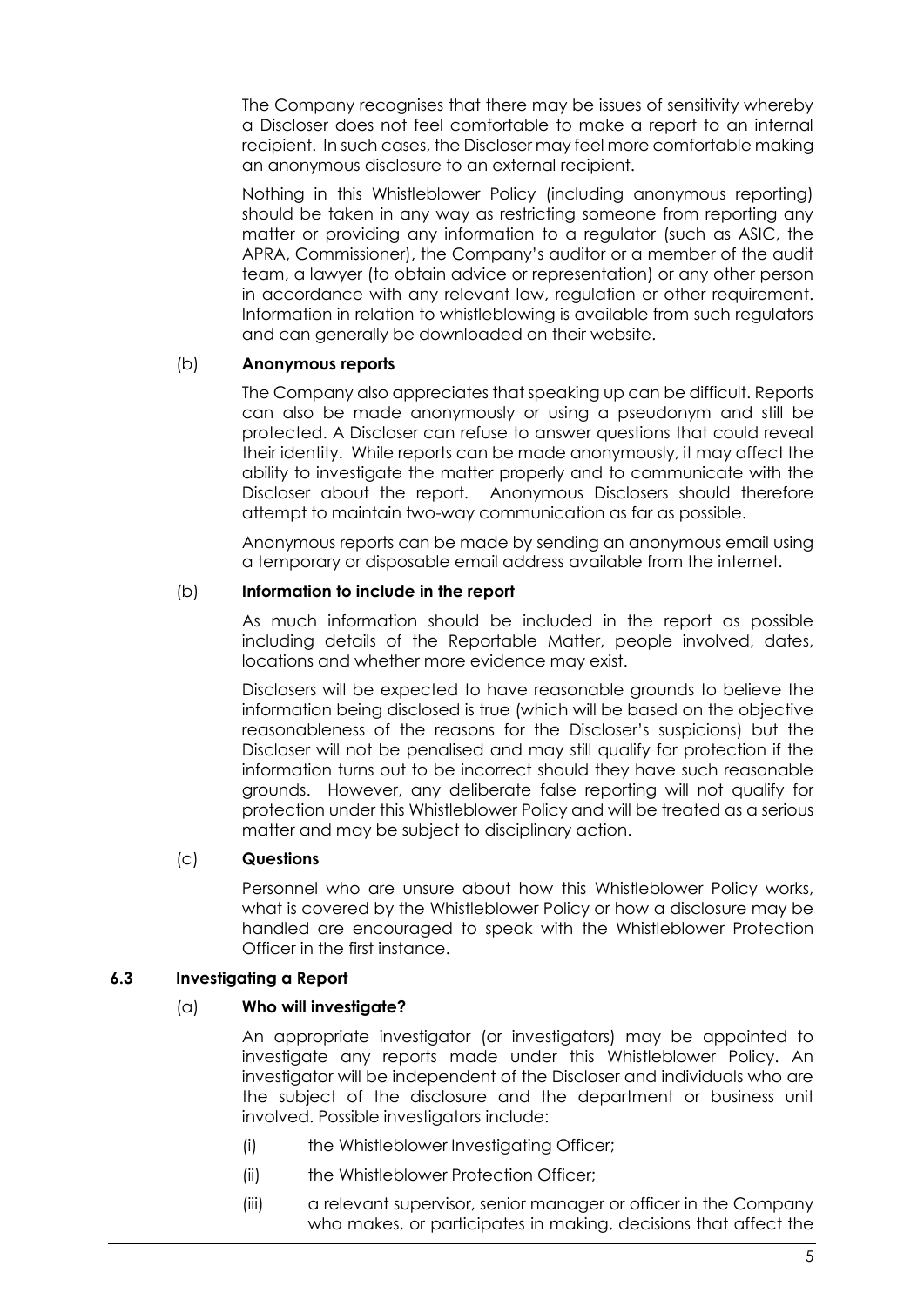whole, or a substantial part of, the business of the Company, or who has the capacity to affect significantly the Company's financial standing;

- (iv) the Chairman of the Audit and Risk Committee;
- (v) any member of the Board;
- (vi) the Company Secretary; or
- (vii) an independent adviser.

Where a Reportable Matter relates to the managing director, Chief Executive Officer, Whistleblower Protection Officer, Whistleblower Investigating Officer or a director of the Company, the matter will be referred directly to the Chair of the Audit and Risk Committee, the Company's General Counsel or other appropriate person.

## (b) **How will the investigation be conducted?**

Any matters reported under this Whistleblower Policy will be considered and a determination will be made as to whether the disclosure falls within the scope of this Whistleblower Policy. If so, the matter will be investigated as soon as practicable after the matter has been reported. The investigation process will be conducted in a thorough, fair, objective and independent manner (while preserving confidentiality) and will depend on the precise nature of the conduct being investigated. Due care and appropriate speed will be taken and reported information will be verified and relevant personnel interviewed as part of the investigative process. The Company may seek independent advice as necessary.

The Discloser may be asked for further information, will be given regular and appropriate updates in the circumstances and will be advised of any outcomes from the investigation (subject to considerations of privacy and confidentiality). Any updates or outcomes will be advised by reasonable means.

Anonymous reports will be investigated based on the information provided and may be limited if the Discloser has refused or omitted to provide contact details.

At the end of the investigation, the relevant investigating officer will report their findings to the appropriate person who will determine the appropriate response. This may include rectifying any unacceptable conduct and taking any action required to prevent future occurrences of the same or similar conduct as well as disciplinary action if necessary. The identity of the Discloser will be redacted from any written investigation reports unless they have consented to disclosure of their identity.

The Discloser may lodge a complaint with a regulator if they are not happy with an outcome of the investigation or if they consider that this Whistleblower Policy has not been adhered to adequately.

## **6.4 Support and Protections**

## (a) **Identity Protection (Confidentiality) for Disclosers**

The identity of and information likely to lead to the identification of a Discloser will be kept confidential, however a disclosure can be made:

- (i) if the Discloser consents;
- (ii) to ASIC, APRA, the Commissioner or a member of the AFP;
- (iii) to a lawyer for the purpose of obtaining legal advice or representation; or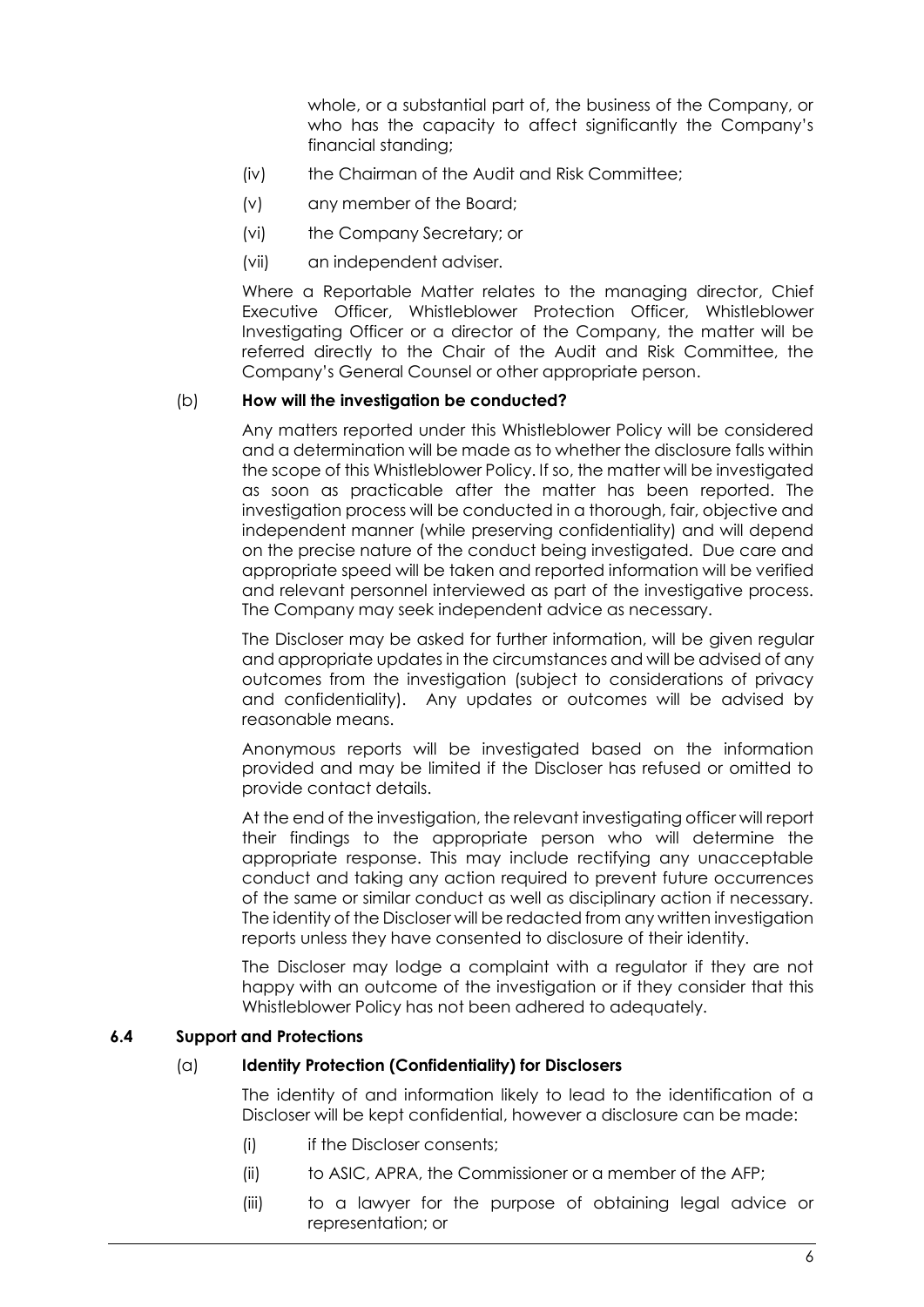(iv) if the disclosure is allowed or required by law.

During the course of an investigation, the Company will take reasonable steps to reduce the risk of disclosing information that could identify the Discloser (including redacting all personal information or references to the Discloser, restricting the number of people involved in handling and investigating the disclosure and ensuring secure and confidential email communication in relation to the investigation). Note however, that in practice, people may be able to guess the Discloser's identity if the Discloser has mentioned their intention to make a disclosure; the Discloser is one of a very small number of people with access to the information; or the disclosure relates to information that a Discloser has previously been told privately and in confidence.

Unauthorised disclosure of:

- (i) the identity of a Discloser who has made a report of a Reportable Matter; or
- (ii) information from which the identity of the Discloser could be inferred,

may be an offence under Australian law, will be regarded as a disciplinary matter and will be dealt with in accordance with the Company's disciplinary procedures.

A Discloser may lodge a complaint about a breach of confidentiality with the Company or a regulator.

## (b) **Protection from detriment for Disclosers**

A Discloser who makes a report under this Whistleblower Policy shall not suffer detriment (either actual or threatened). Examples of actual or threatened detriment include:

- (i) harassment, intimidation, victimisation, bias or discrimination;
- (ii) dismissal of an employee or varying an employee's position or duties;
- (iii) causing physical or psychological harm or injury; or
- (iv) damage to a person's property, reputation, business or financial position or any other damage.

Certain actions will not constitute detrimental conduct such as:

- (v) administrative action that is reasonable for the purpose of protecting a Discloser from detriment (eg moving a Discloser who has made a disclosure about their immediate work area to another area to prevent them from detriment); and
- (vi) managing a Discloser's unsatisfactory work performance, if the action is in line with the Company's performance management framework.

The Company will take all steps to protect Disclosers from any form of detrimental treatment and may ensure that a risk assessment is carried out to determine the risk of detriment.

Anyone who retaliates against someone who has reported a possible violation may be subject to discipline by the Company or penalties under the Corporations Act, Taxation Act or other Australian law.

Anyone who is subjected to detriment as a result of making a report under this Whistleblower Policy should report it in accordance with clause [6.2.](#page-3-1)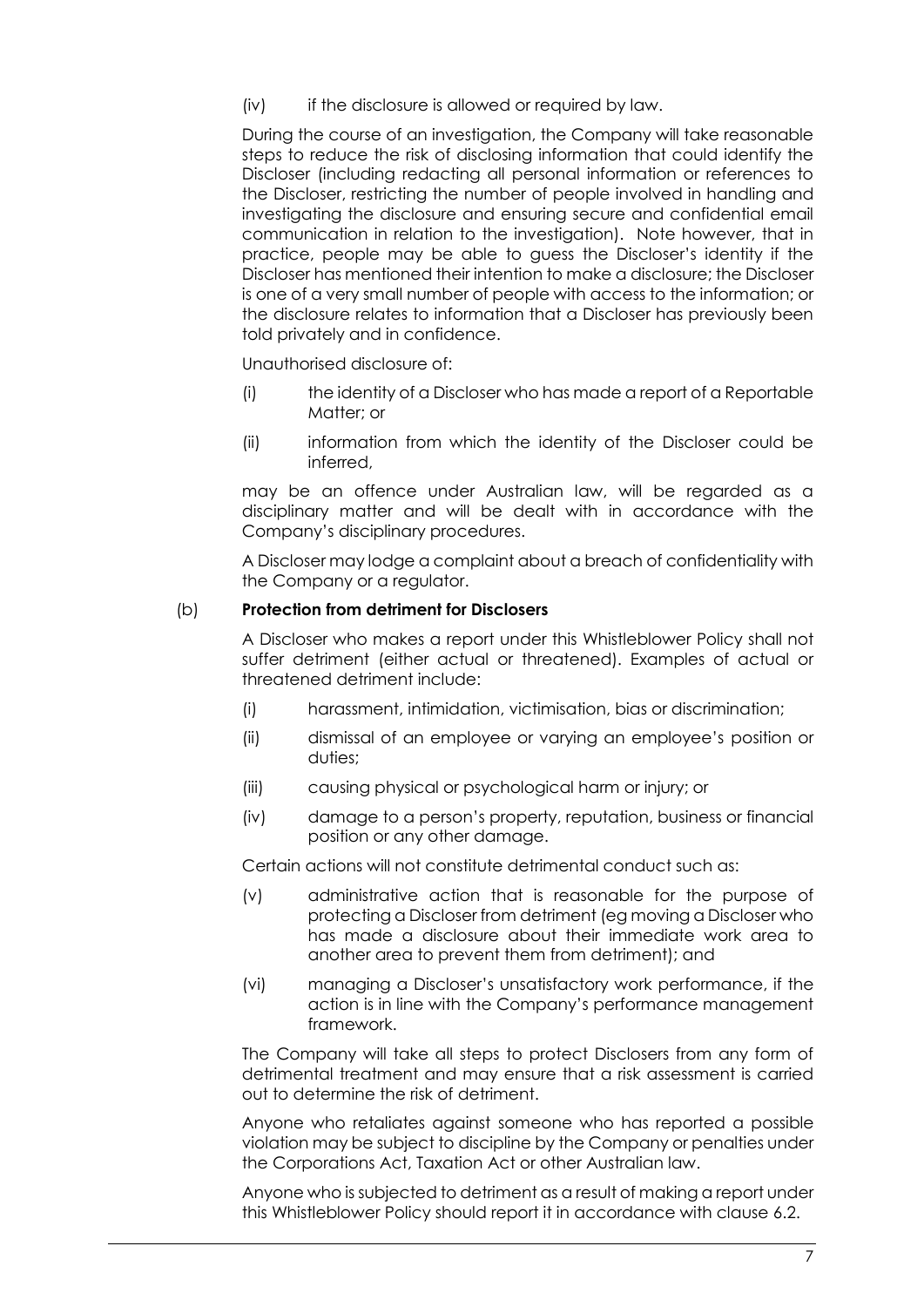A Discloser (or any other employee or person) can seek compensation or other remedies through the courts if:

- (i) they suffer loss, damage or injury because of a disclosure; and
- (ii) the Company failed to prevent a person from causing the detriment.

A Discloser may seek independent legal advice or contact a regulatory body if they believe they have suffered detriment.

## (c) **Other protections available to Disclosers**

Additional protections will be offered by the Company depending on the Reportable Matter and the people involved. Protections may include but are not limited to:

- (i) monitoring and managing behaviour of other employees;
- (ii) offering support services (including counselling or other professional or legal services);
- (iii) implementing strategies to help minimise and manage stress; time or performance impacts; or other challenges resulting from the disclosure or the investigation;
- (iv) where practicable, relocating employees to a different group or office or to another role or making modifications to the employee's workplace or the way they perform their duties;
- (v) offering a leave of absence or flexible workplace arrangements during the course of an investigation; or
- (vi) rectifying any detriment suffered.

In addition, current and former employees may also request additional support from the Whistleblower Protection Officer if required.

Whilst the Company will endeavour to support all Disclosers, it will not be able to provide the same sort of practical support to each Discloser. Therefore, the processes in this Whistleblower Policy will be adapted and applied to the extent reasonably possible.

## (d) **Fair treatment of those mentioned in a disclosure**

The Company will ensure fair treatment of officers and employees of the Company who are mentioned in any disclosure, and to whom any disclosures relate. The disclosure will be handled confidentially and will be assessed and may be subject to investigation. If an investigation is required, it will be conducted in an objective, fair and independent manner. Such employees will be advised of the subject matter of the disclosure at the appropriate time and as required by law and will be advised of the outcome of the investigation. An employee who is the subject of a disclosure may contact the Company's support services.

## (e) **Files and Records**

The Company will ensure that any records relating to any reports made under this Whistleblower Policy are stored securely and only accessed by authorised personnel directly involved in managing and investigating the report. All those involved in handling and investigating reports will be reminded about confidentiality requirements including that an unauthorised disclosure of a Discloser's identity may be a criminal offence.

## (f) **Special legal protections under the Corporations Act and the Taxation Act**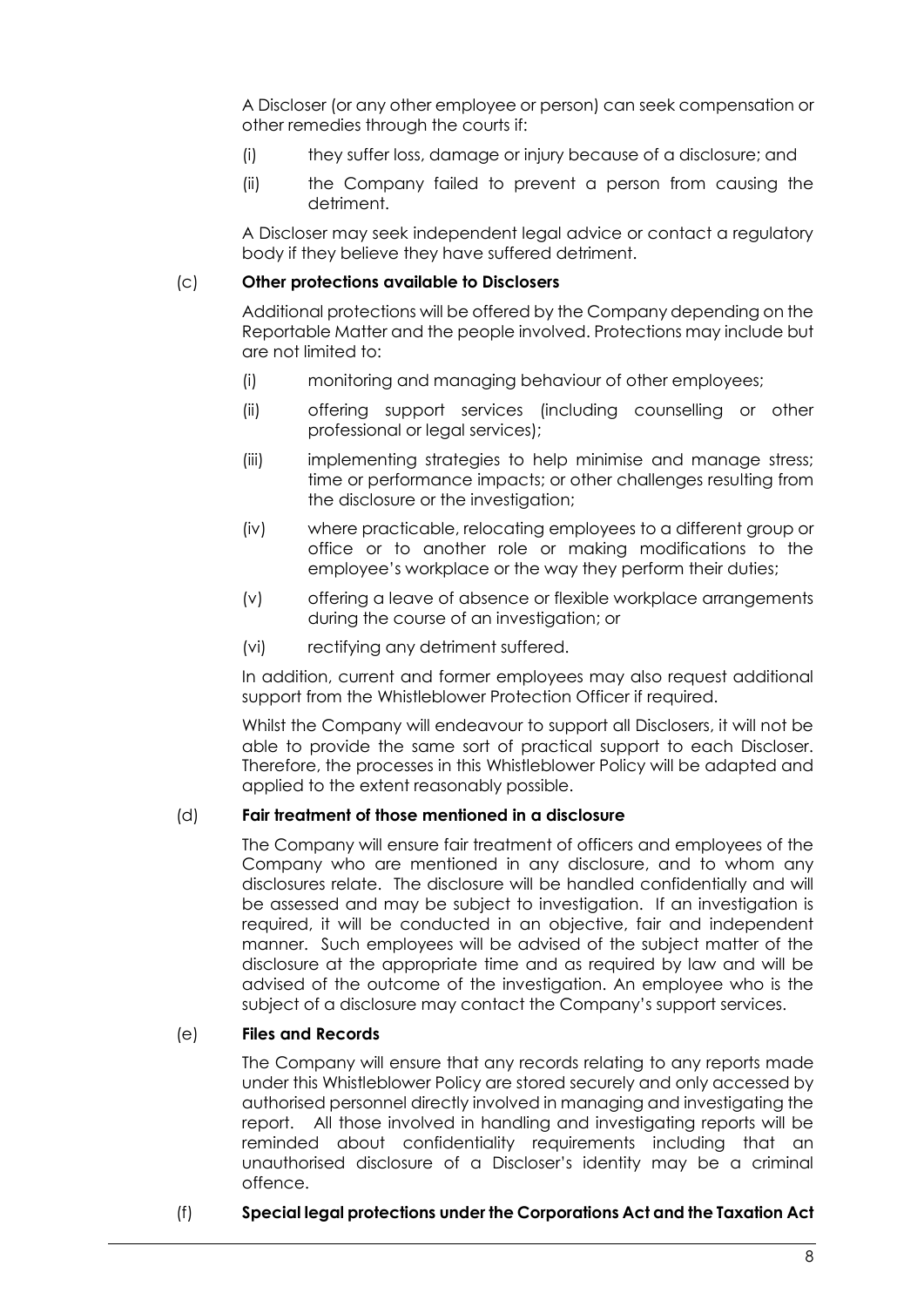Whilst this Whistleblower Policy deals with internal disclosures of information, additional legal protections are available for certain Disclosers under the Corporations Act and the Taxation Act provided the disclosure is about a "disclosable matter" or "tax affair" as defined under such legislation and certain conditions are met. These are summarised in Annexures 1 and 2 respectively. Disclosures that are not about "disclosable matters" or "tax affairs" will not qualify for protection under the Corporations Act or Taxation Act. For more information, see the information available on the ASIC website and the ATO website.

## **7. Monitoring and Review**

- (a) Material incidences reported under this Whistleblower Policy will be reported to the Board or a committee of the Board.
- (b) The Board, in conjunction with the Whistleblower Protection Officer will monitor the content, effectiveness and implementation of this Whistleblower Policy on a regular basis. There may also be independent reviews taken from time to time. Any findings, updates or improvements identified will be addressed as soon as possible and circulated to all officers and employees
- (c) Officers and employees are invited to comment on this Whistleblower Policy and suggest ways in which it might be improved. Comments, suggestions and queries should be addressed to the Board.

## **Approved by the Board: 23 February 2022**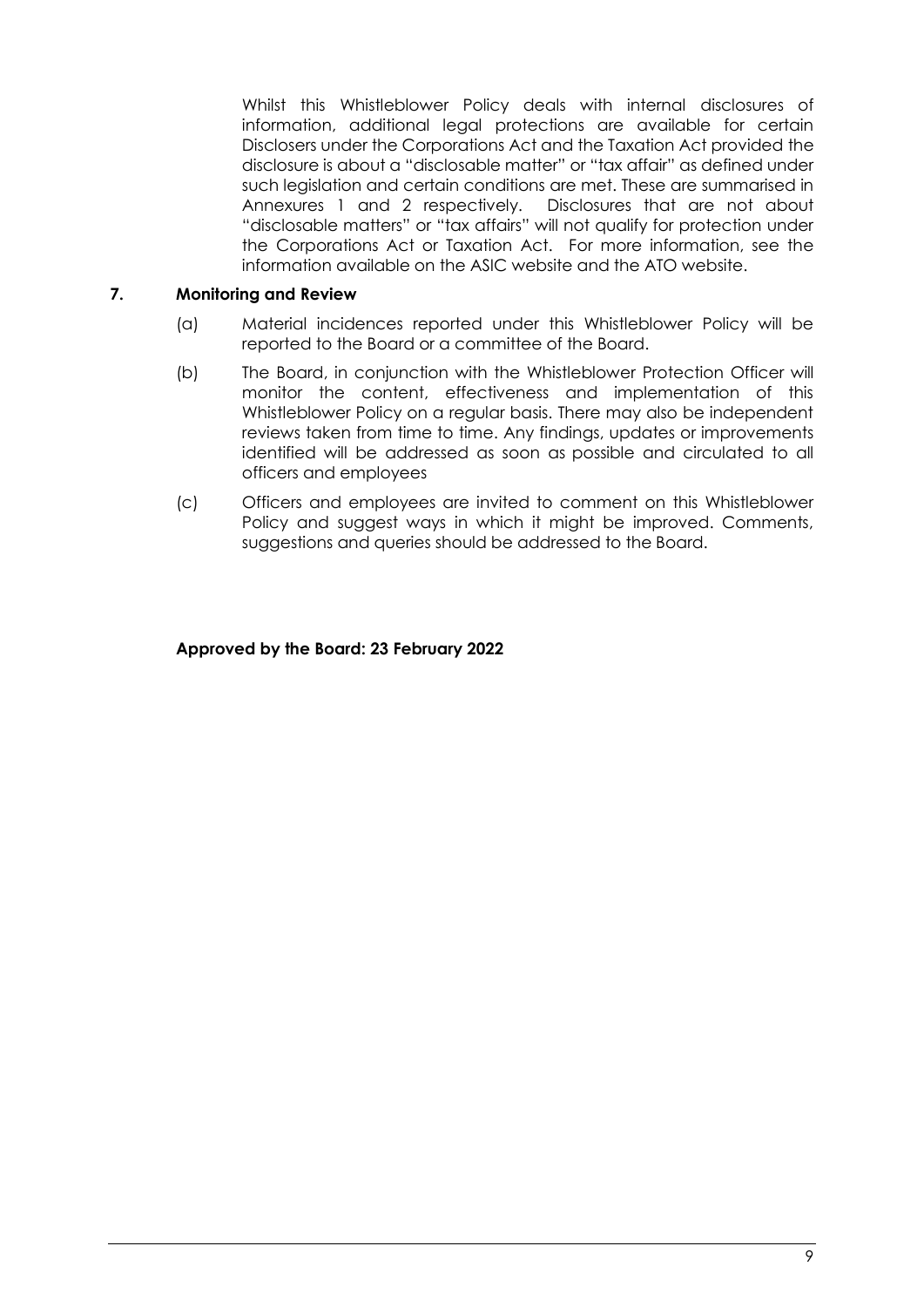# <span id="page-9-0"></span>**ANNEXURE 1 – SUMMARY OF PROTECTIONS UNDE R THE CORPORATIONS ACT**

The Corporations Act sets out disclosures that are protected under the Corporations Act if certain conditions are met as well as the protections available to protected disclosures

## **PROTECTED DISCLOSURES**

Disclosures will be protected if:

- <span id="page-9-1"></span>(a) the discloser is an **Eligible Whistleblower**, being an individual who is, or has been, any of the following:
	- (i) an officer or employee of the Company (eg current and former employees who are permanent, part-time, fixed-term or temporary, interns, secondees, managers and directors);
	- (ii) an individual who supplies services or goods to the Company (whether paid or unpaid) or an employee of a person that supplies goods or services to the Company (eg current and former contractors, consultants, service providers and business partners);
	- (iii) an associate of the Company;
	- (iv) a relative, dependant or dependant of the spouse of any individual referred to at [\(i\)](#page-9-1) to [\(iii\)](#page-9-2) above; or
	- (v) any prescribed individual under the Corporations Act;
- <span id="page-9-2"></span>(b) **and** the disclosure is made to:
	- (i) the ASIC, APRA or a prescribed Commonwealth authority; or
	- (ii) an **Eligible Recipient**, being:
		- (A) an officer or senior manager of the Company or a related body corporate of the Company;
		- (B) an auditor (or a member of the audit team) of the Company or a related body corporate of the Company;
		- (C) an actuary of the Company or a related body corporate of the Company;
		- (D) a person authorised by the Company to receive disclosures that qualify for protection under the Corporations Act;
		- (E) anyone prescribed under the regulations as being an eligible recipient; or
	- (iii) a legal practitioner for the purposes of obtaining legal advice or legal representation in relation to the whistleblower provisions in the Corporations Act (even in the event such legal practitioner concludes that a disclosure does not relate to a disclosable matter under the Corporations Act);
- (c) **and** the disclosure relates to a **Disclosable Matter** in that the discloser has reasonable grounds to suspect that the information concerns misconduct, or an improper state of affairs or circumstances in relation to the Company or a related body corporate of the Company. This includes any suspicion that the Company or its body corporate, or an officer or employee of the Company or its body corporate has engaged in conduct that:
	- (i) constitutes an offence against, or a contravention of, a provision of the Corporations Act, the *Australian Securities Investments Commission Act 2001*, the *Banking Act 1959*, the *Financial Sector (Collection of Data) Act 2001*, the *Insurance Act 1973*, the *Life Insurance Act 1995*, the *National Consumer Credit Protection Act 2009*, the *Superannuation Industry (Supervision) Act 1993*, or an instrument made under any such Act; or
	- (ii) constitutes an offence against any other law of the Commonwealth of Australia that is punishable by imprisonment for a period of 12 months or more; or
	- (iii) represents a danger to the public or the financial system; or
	- (iv) is prescribed by regulation.

(Note that the term "misconduct" is defined in the Corporations Act to include fraud, negligence, default, breach of trust and breach of duty.)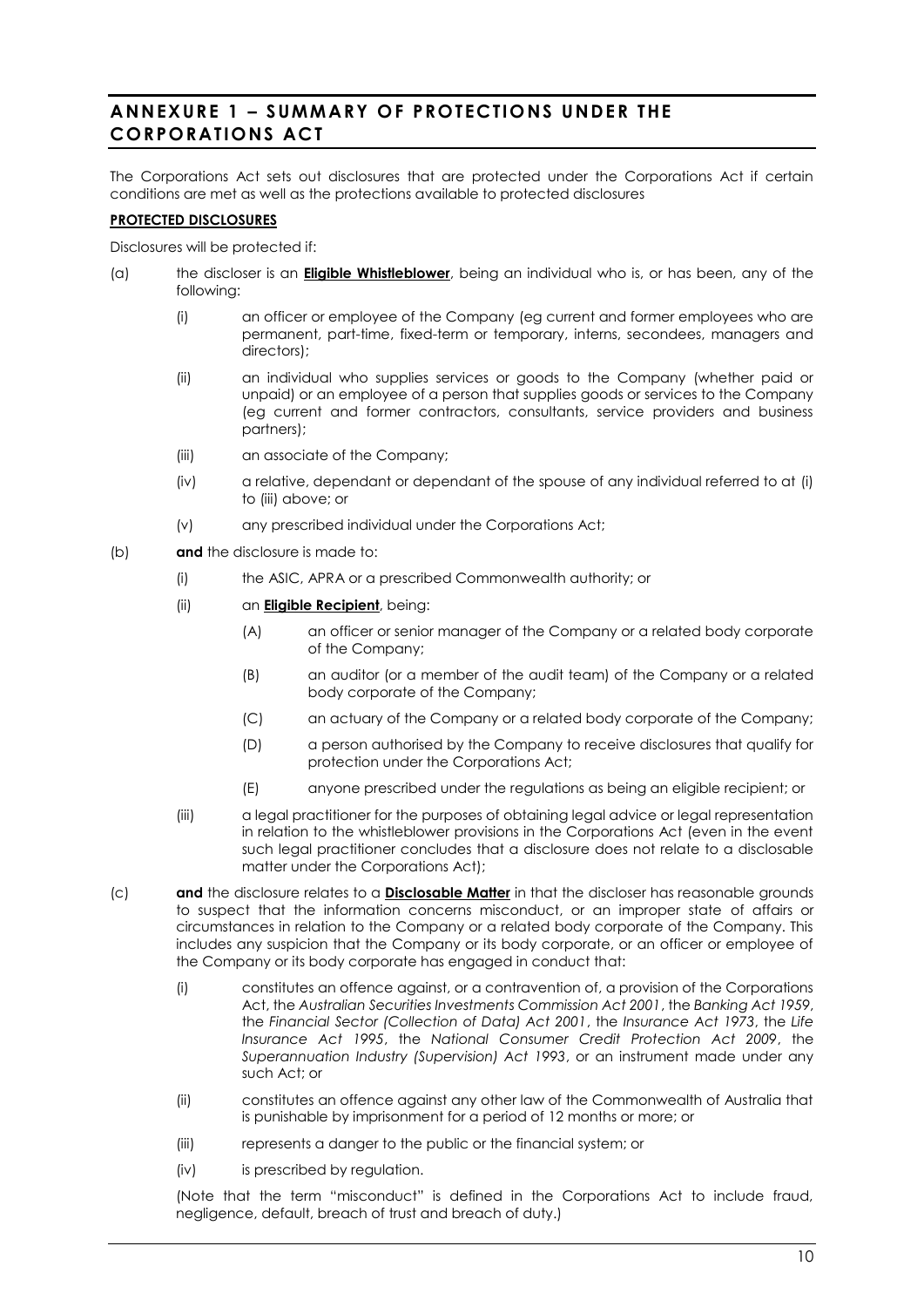## (d) **Public interest and Emergency Disclosures**

Emergency or public interest disclosures (as defined under the Corporations Act) will also be protected if made to Journalists or Parliamentarians (each as defined in the Corporations Act) in extreme cases (excluding tax matters) in circumstances where at least 90 days have passed since an earlier protected disclosure has been made to ASIC, APRA or another Commonwealth body without reasonable steps having been taken to address the misconduct, or there will be substantial and imminent danger to someone's health or safety. Note that before such public interest disclosure is made, the discloser must have given written notice to the relevant regulatory body. Such notice must include sufficient information to identify the previous disclosure and must state that the discloser intends to make the public disclosure if appropriate steps are not taken.

Disclosers are advised to contact the Company's Whistleblower Protection Officer or an independent legal adviser to ensure they understand the criteria for making an emergency or public interest disclosure that qualifies for protection.

### (e) **Personal work-related grievances**

Personal work-related grievances (as defined in the Corporations Act) will not be protected to the extent that the information disclosed does not concern a contravention, or an alleged contravention, of the prohibition on victimisation under the Corporations Act that involves detriment caused to the discloser or a threat made to the discloser.

However, a personal work-related grievance will still qualify for protection if:

- (i) it includes information about misconduct, or information about misconduct includes or is accompanied by a personal work-related grievance (mixed report);
- (ii) the Company has breached employment or other laws punishable by imprisonment for a period of 12 months or more, engaged in conduct that represents a danger to the public, or the disclosure relates to information that suggests misconduct beyond the Discloser's personal circumstances;
- (iii) the Discloser suffers from or is threatened with detriment for making the disclosure; or
- (iv) the Discloser seeks legal advice or legal representation about the operation of the whistleblower protections under the Corporations Act.

## **PROTECTIONS AVAILABLE**

# (a) **Protected disclosures will be given the following protections under the Corporations Act Protected disclosures not actionable**

- (i) the discloser will not be subject to any civil, criminal or administrative liability (including disciplinary action) for making the disclosure; and
- (ii) no contractual or other remedy may be enforced, and no contractual or other right may be exercised against the discloser on the basis of the disclosure; and
- (iii) if the disclosure qualified for protection under the Corporations Act (including public interest and emergency disclosure), the information is not admissible as evidence against the discloser in criminal proceedings for the imposition of a penalty, other than proceedings in respect of the falsity of the information;

### **Victimisation Prohibited**

Anyone who causes or threatens to cause detriment (as defined in the Corporations Act) to a discloser or another person in the belief or suspicion that a report has been made, or may have been made, proposes to or could be made, may be guilty of an offence and may be liable for damages or subject to a court order. Examples of possible court orders include, but are not limited to:

- (i) requiring compensation for loss or damage;
- (ii) an injunction to prevent, stop or remedy the effects of detrimental conduct;
- (iii) an order requiring an apology for engaging in detrimental conduct;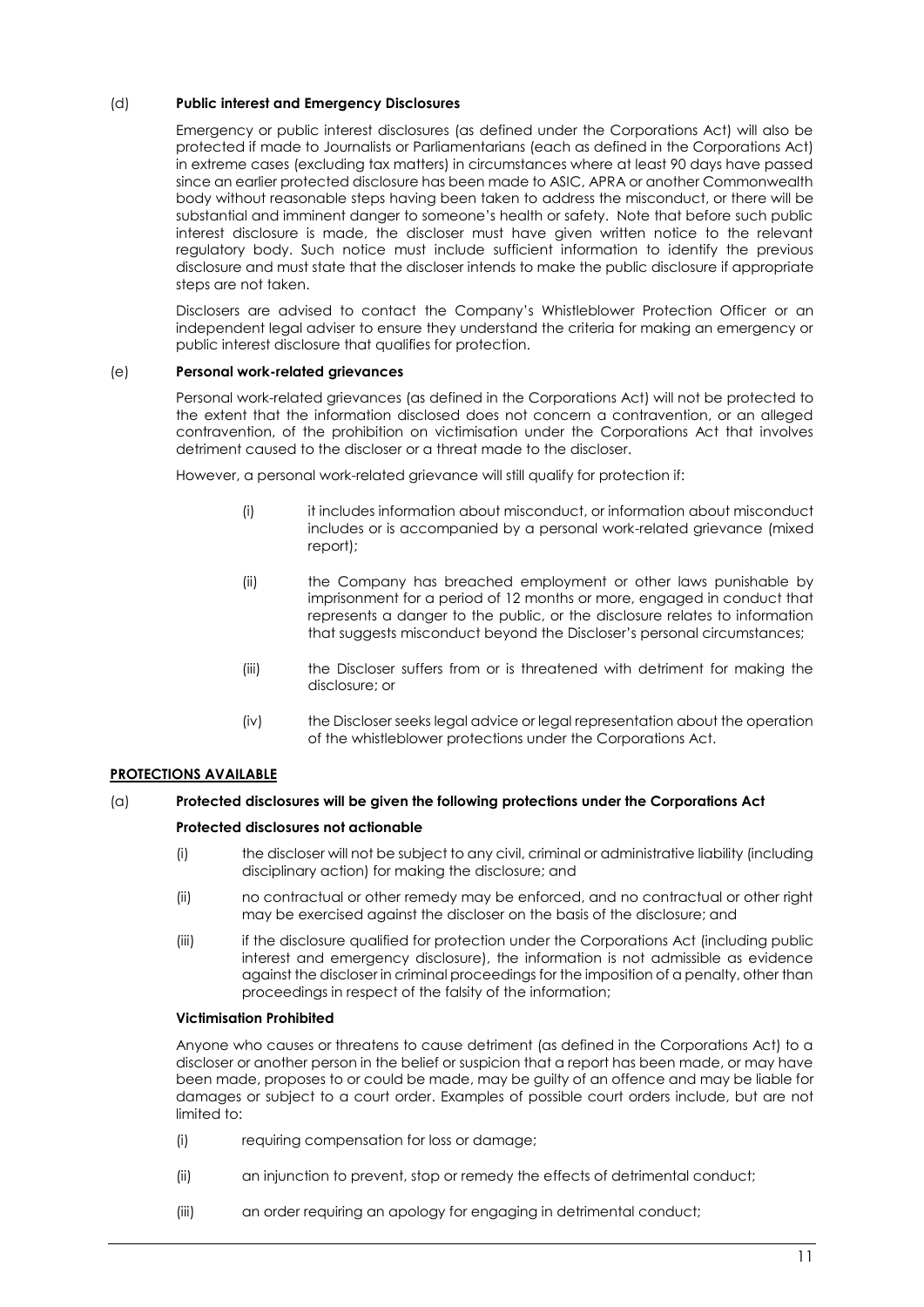- (iv) if the detrimental conduct wholly or partly resulted in the termination of an employee's employment, reinstatement of their position; and
- (v) any other order the court thinks appropriate.

### **Identifying information not to be disclosed**

Subject to applicable laws:

- (i) a discloser's identity cannot be disclosed to a Court or tribunal except where considered necessary; and
- (ii) the person receiving the report commits an offence if they disclose the substance of the report or the discloser's identity, without the discloser's consent, to anyone except an authorised disclosure to ASIC, APRA, the AFP or a lawyer for the purposes of obtaining legal advice or representation in relation to the report.

### **Costs of proceedings**

A discloser may not need to pay costs of legal proceedings unless they have acted vexatiously or without reasonable cause and the unreasonable act caused the other party to incur the costs.

## (b) **Confidentiality**

In relation to a protected disclosure, the identity of a discloser (and any information likely to lead to the identification of a discloser) must be kept confidential unless expressly authorised in writing.

A disclosure of the discloser's identity will be authorised if made:

- (i) to ASIC, APRA or a member of the AFP;
- (ii) to a legal practitioner for the purposes of obtaining legal advice or legal representation in relation to the whistleblower provisions in the Corporations Act;
- (iii) to a person prescribed by the regulations of the Corporations Act for this purpose;
- (iv) with the express written consent of the discloser; or
- (v) by ASIC, APRA or a member of the AFP to a Commonwealth or State or Territory authority for the purpose of assisting the authority in the performance of its functions or duties.

However, such confidentiality does not apply where the disclosure is not of the identity of the discloser and is reasonably necessary for the purposes of investigating a matter and all reasonable steps have been taken to reduce the risk that the discloser will be identified.

### (c) **Timing**

A discloser will qualify for protection from the time they make their disclosure, regardless of whether, at this time, the discloser or recipient recognises that the disclosure qualifies for protection.

## (d) **No immunity from misconduct**

Note that the protections do not grant immunity for any misconduct a discloser has engaged in that is revealed in their disclosure.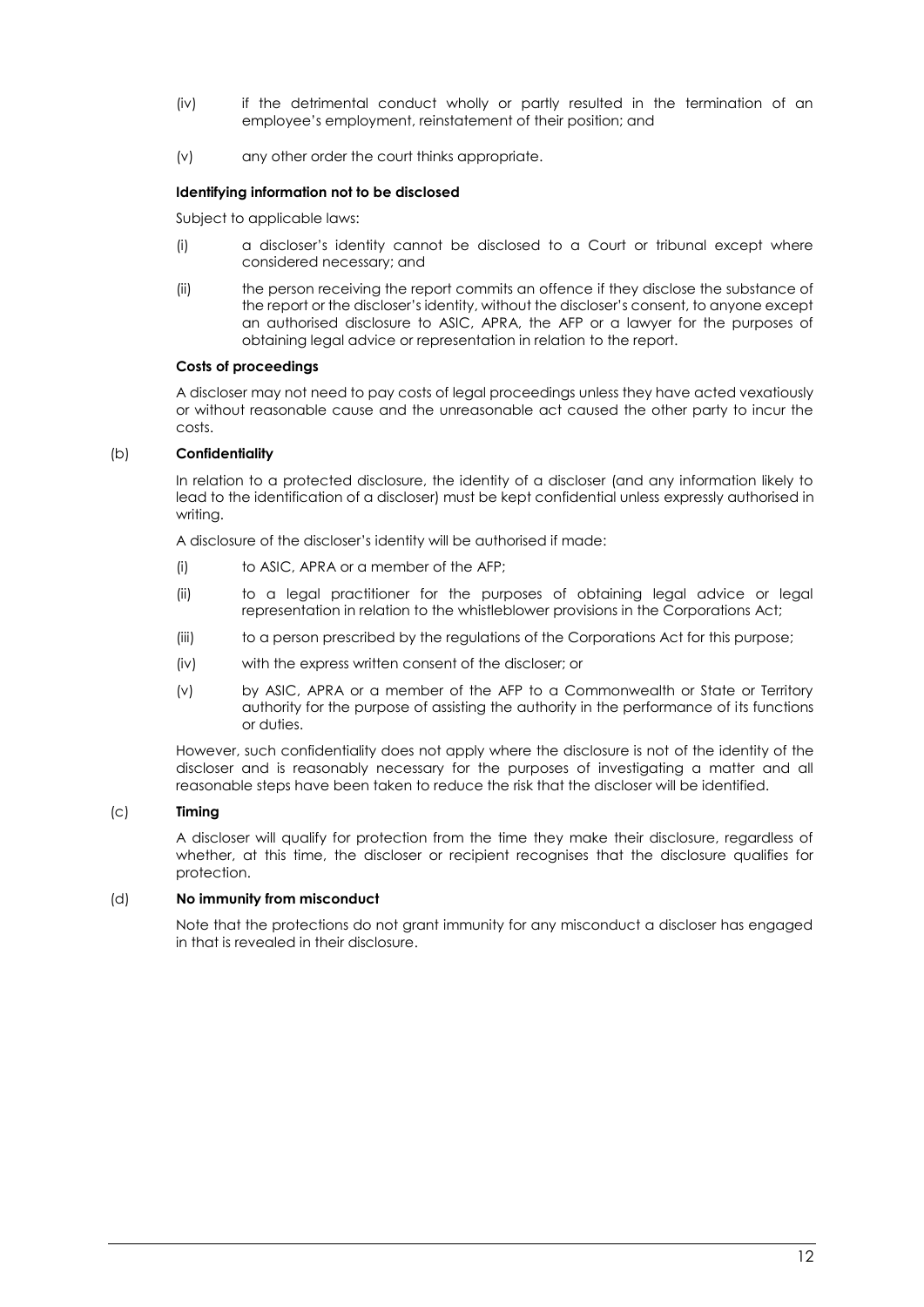# **ANNEXURE 2 – SUMMARY OF PROTECTIONS UNDE R THE TAXATION ADMINISTRATION ACT**

The Taxation Act sets out disclosures that are protected under the Taxation Administration Act if certain conditions are met as well as protections available to protected disclosures.

### **PROTECTED DISCLOSURES**

Disclosures will be protected if:

- <span id="page-12-1"></span><span id="page-12-0"></span>(a) the discloser is an **Eligible Whistleblower**, being an individual who is, or has been, any of the following:
	- (i) an officer (within the meaning of the Corporations Act) or employee of the Company;
	- (ii) an individual who supplies services or goods to the Company (whether paid or unpaid) or an employee of a person that supplies goods or services to the Company;
	- (iii) an associate (within the meaning of the *Income Tax Assessment Act 1936*) of the Company;
	- (iv) a spouse, child or dependant of any individual referred to in [\(i\)](#page-12-0) to [\(iii\)](#page-12-1) above or of such an individual's spouse; or
	- (v) any prescribed individual under the regulations under the Taxation Act;
- (b) **and** the disclosure is made to:
	- (i) the Commissioner **and** the discloser consider that the information may assist the Commissioner to perform his or her functions or duties under a taxation law in relation to the Company or an associate of the Company; or
	- (ii) an **Eligible Recipient**, being:
		- (A) a director, secretary or senior manager of the Company;
		- (B) an employee or officer of the Company who has functions or duties that relate to the tax affairs (within the meaning of the Taxation Act) of the Company;
		- (C) the Company's auditor (or a member of that audit team);
		- (D) a registered tax agent or BAS agent (within the meaning of the *Tax Agent Services Act 2009*) who provides tax agent services or BAS services to the Company;
		- (E) a person authorised by the Company to receive disclosures that qualify for protection under the Taxation Act; or
		- (F) anyone prescribed under the Taxation Act regulations as being an Eligible Recipient;

**and** the discloser has reasonable grounds to suspect that the information indicates misconduct, or an improper state of affairs or circumstances, in relation to the tax affairs of the Company or an associate of the Company ("tax affairs" means affairs relating to any tax imposed by or under, or assessed or collected under, a law administered by the Commissioner);

**and** the discloser considers that the information may assist the Eligible Recipient to perform functions or duties in relation to the tax affairs of the Company or an associate of the Company; or

(iii) a legal practitioner for the purposes of obtaining legal advice or legal representation in relation to the whistleblower provisions in the Taxation Act.

### **PROTECTIONS AVAILABLE**

## <span id="page-12-2"></span>(a) **Protected Disclosures will be given the following protections under the Taxation Act**

### **Protected disclosures not actionable**

- (i) the discloser will not be subject to any civil, criminal or administrative liability (including disciplinary action) for making the disclosure;
- (ii) no contractual or other remedy may be enforced, and no contractual or other right may be exercised against the discloser on the basis of the disclosure; and